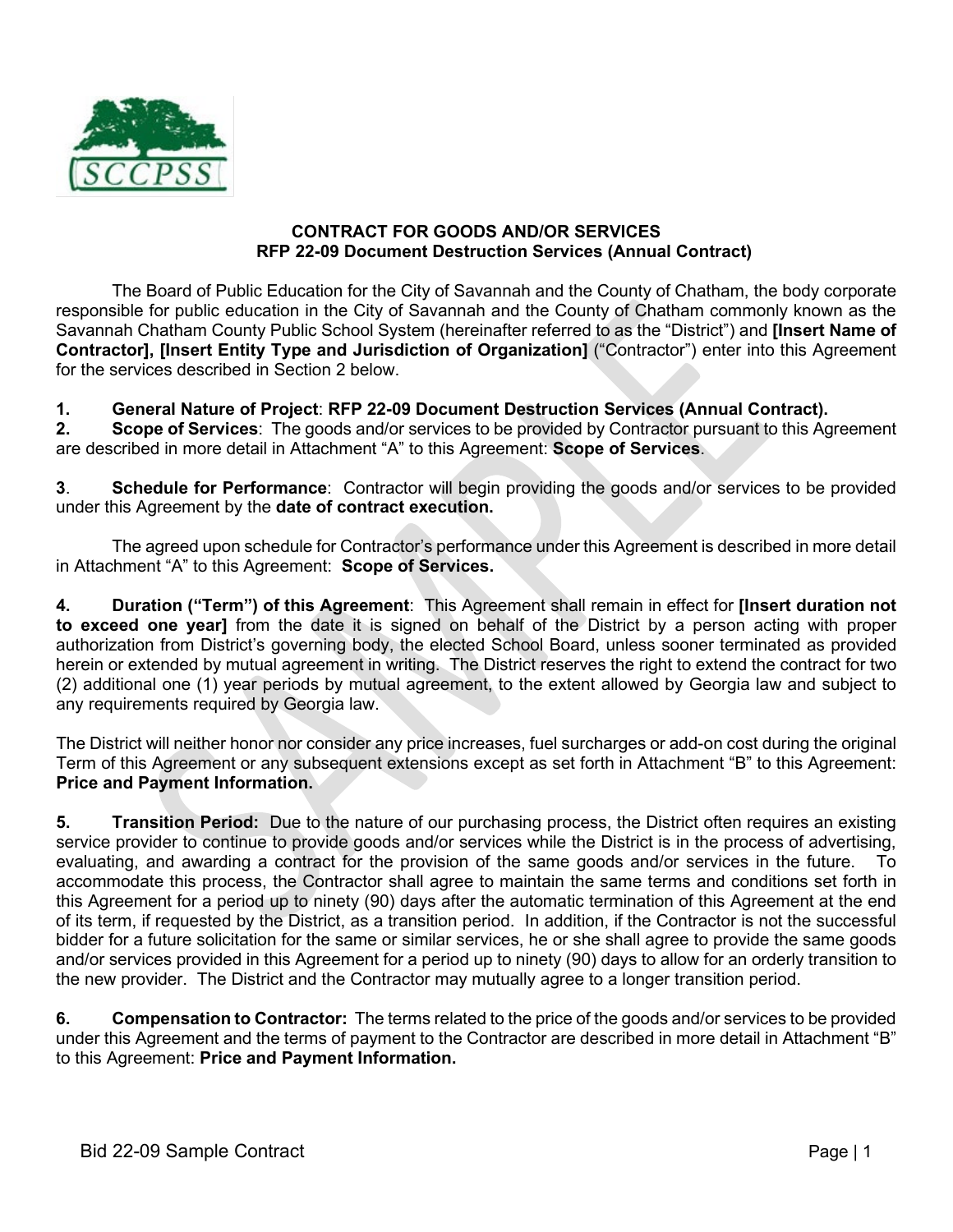**7**. **Invoice Procedure and Time and Manner of Payment**: The Contractor shall submit monthly invoices to the District requesting payment for goods and/or services provided during each calendar month. Invoices should be submitted to both Accounts Payable Department and the **[if applicable, the Department Responsible for Managing the Contract]**

All ORIGINAL INVOICES should be mailed to:

**Savannah-Chatham Co. Board of Public Education ATTN: ACCOUNTS PAYABLE 208 Bull Street, Room 119 Savannah, GA 31401**

#### **Please forward a COPY of all invoices to: Savannah-Chatham County Board of Education ATTN:**

Invoices should be submitted with the following information and/or documentation:

- 1. Purchase Order Number
- 2. Project Name –**Document Destruction Services (Annual Contract)**
- 3. Site Description
- 4. Description of Work
- 5. Solicitation Number **RFP 22-09**

## **[INSERT ANY ADDITIONAL REQUIREMENTS SUCH AS SPECIFIC SUPPORTING DOCUMENTATION]**

Contractor's provision of this information and/or documentation is a condition to payment by the District to Contractor. If this information and/or documentation is not provided, then the District may demand that the required documentation be provided and may withhold payment until the requested documentation is provided. If Contractor cannot provide the requested documentation for any invoice or portion of an invoice to the District's satisfaction within thirty (30) days of the District's request for documentation, then Contractor will not be entitled to any payment for the undocumented invoice or the undocumented portion of that invoice.

Upon determining that an invoice is properly payable to Contractor, the District shall pay Contractor by check, electronic funds transfer, or credit card within forty (40) days. To the extent Contractor owes the District money in connection with this Agreement or another contract, then the District may also pay invoices submitted by Contractor pursuant to this Agreement by offset or recoupment. If the District pays all or part of an invoice by offset or recoupment, it will provide Contractor with a statement showing how it credited amounts owed by Contractor to the District against that invoice and will provide Contractor with a statement showing Contractor's remaining debt, if any, to the District within thirty (30) days of applying the credit.

**8. Reimbursable Expenses**: Unless stated in Attachment "B" Price and Payment Information, all prices include expenses. To the extent Attachment "B" Price and Payment Information expressly allows for the reimbursement of certain expenses, reimbursable expenses incurred by the Contractor and Contractor's employees and subcontractors must be preapproved by the District and will be invoiced at cost. Reimbursable expenses must comply with all Georgia Department of Education regulations in force during the Term of this Agreement, even if those regulations change during the term of this Agreement.

**9. Taxes.** Contractor will timely pay all taxes lawfully imposed upon Contractor with respect to this Agreement. The District makes no representation whatsoever regarding any tax liability of Contractor, nor regarding any exemption from tax liability related to this Agreement.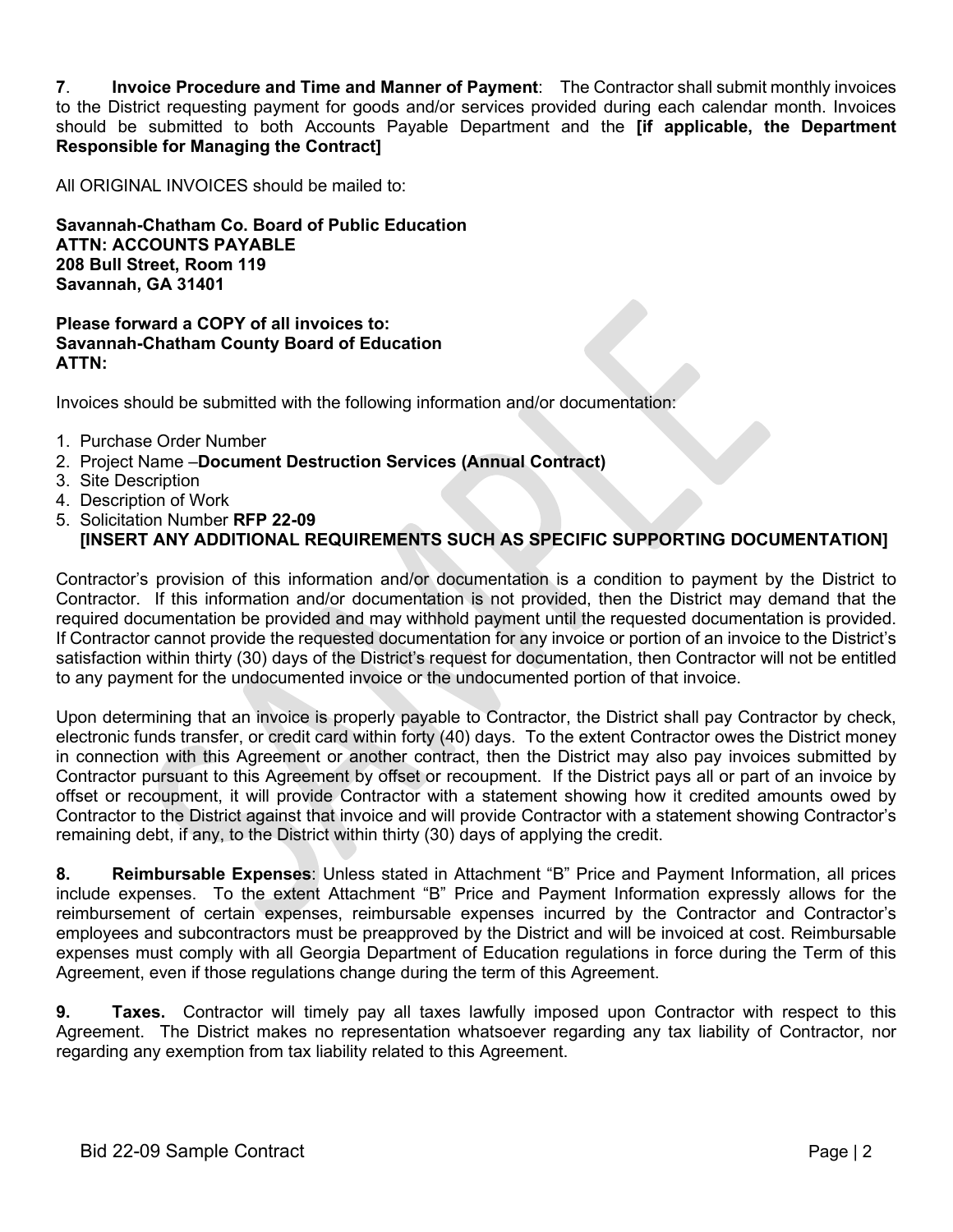**10. Delays and Extension of Time.** If the Contractor is delayed at any time in the progress of providing goods and/or services by an act or neglect of the District, or by changes ordered in the work, or by labor disputes, strikes, insurrections, fire, acts of God; unusual but well documented and excusable delays in performance, or other causes beyond the Contractor's control, or by delay authorized by the District, then the contract Term of service may be extended by a contract amendment for such reasonable time as the District and the Contractor may agree.

**11. Delays and Extension of Time.** If the Contractor is delayed at any time in the progress of providing commodities/services by an act of or neglect by the District, or by changes ordered in the work, or by labor disputes, strikes, insurrections, fire, acts of God; unusual but well documented and excusable delays in performance, or other causes beyond the Contractor's control, or by delay authorized by the District, then the contract term of service may be extended by a contract amendment for such reasonable time as the District and the Contractor may agree.

**12. Supervision of Contractor Personnel.** The Contractor must supply all necessary and sufficient supervision over the work that is being performed and will be held solely responsible for the conduct and performance of his employees or agents involved in work under the Agreement.

**13. Contractor Personnel.** Contractor's staff is expected to present a professional appearance. All personnel of the Contractor will be neat, well groomed, properly uniformed in industry standard uniforms and are expected to conduct themselves at all times in a responsible and courteous manner while performing any work under this Agreement and/or whenever they are on District property. The following code of conduct will be adhered to by the Contractor, his agent(s) and/or his employees. If Contractor fails to ensure that its employees or other agents comply with these requirements, then Contractor may be terminated for cause under this Agreement:

A. All employees of the Contractor shall wear a recognizable uniform. No hats will be worn inside the building. All of Contractor's employees and agents performing work must carry a government-issued photo ID. Contractor's employees and agents will present ID to District Staff upon request. This provision will be strictly enforced.

B. The use of tobacco or tobacco products on Board property is prohibited by State law.

C. The Contractor will not be permitted to utilize Day Labor or Temporary Workers to provide any services at any District facility. This includes any employees or agents that are hired prior to contract award. Failure to comply with this requirement could result in immediate termination of contract with the Contractor liable for any breach, including liquidated damages for delay, damages and/or forfeiture of Performance Bond.

D. The Contractor or employees or agents of the Contractor are not permitted to play loud music, to make unnecessary noises, or to use vulgar or inappropriate language that causes offense to others.

E. The employment of unauthorized or illegal aliens by the Contractor is considered a violation of Section 247A (e) of the Immigration and Naturalization Act. If the Contractor knowingly employs unauthorized aliens, such a violation shall also be cause for termination of this Agreement.

F. Possession of firearms will not be tolerated on Board property. No person who has a firearm in their vehicle will be permitted to park on District property. Any employee of the Contractor found in violation of this policy will be immediately asked to leave and will not be allowed to return to perform further work without the consent of the District.

G. The Contractor certifies that he/she will not engage in the unlawful manufacture, sale distribution, dispensation, possession, or use of a controlled substance or drug during the performance of the contract and that a drug-free workplace will be provided for the Contractor's employees or agents during the performance of the contract.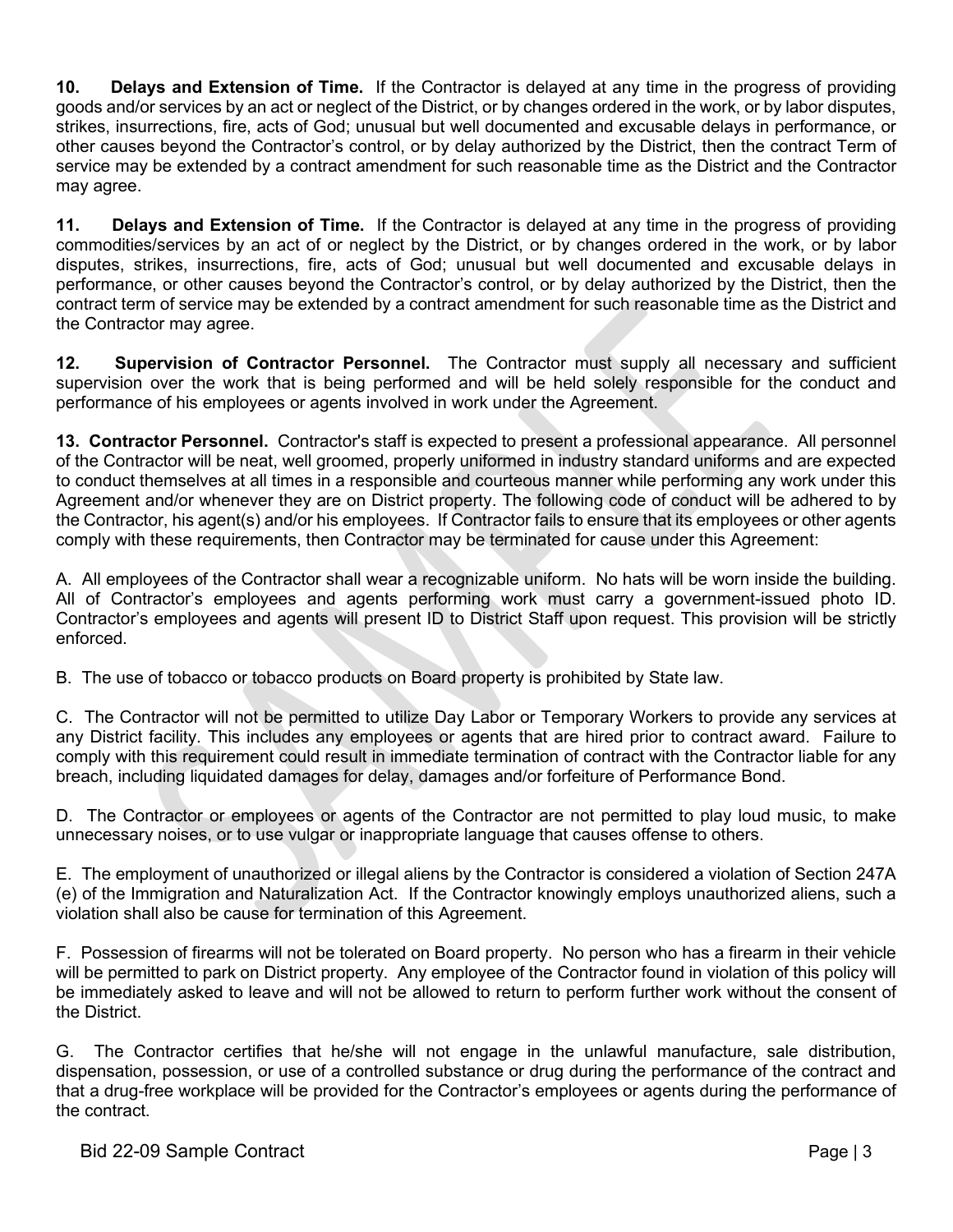The Contractor also certifies that he will secure from any subcontractor who works on the contract, written certification of the same drug free workplace requirements. False certification or violation by failing to carry out requirements of O.C.G.A. § 50-24-3 may cause suspension, termination of contract, or debarment of such bidder

Please Note: If any employee or agent of the Contractor or Sub-contractor is found to have brought a firearm on District property, the Contractor or Sub-contractor shall prohibit them from continuing to perform any work on District property. If the Contractor or Sub-contractor fails to do so, then the District may terminate this Agreement for cause as set forth below.

**14. Occupational Safety and Health Acts.** Contractor(s) who perform any work under this contract shall fully comply with the provisions of the Federal Occupational Safety and Health Act of 1970 and any amendments thereto and regulations pursuant to the act. Any Contractor who fails to do so may be terminated for cause as set forth below.

**15. Audits by The District and Correction of Accounts**: During the term of this Agreement and for a period of six (6) years following the termination of this Agreement, the District may begin an audit of Contractor's provision of goods and/or services under this Agreement. Contractor agrees to retain and make available for inspection all of its records pertaining to its performance of this Agreement, including billing records and any banking records that may reflect proceeds from any transactions with the District, during the term of this Agreement and for at least six (6) years following the termination of this Agreement. If Contractor receives notice that The District is auditing its performance under this Agreement or litigation results from this Agreement, then Contractor agrees to retain and make available for inspection all of its records pertaining to its performance of this Agreement, including billing records and any banking records that may reflect proceeds from any transactions with the District, for an additional three (3) years following the conclusion of the audit or the entry of a final judgment in any such litigation and the final resolution of any possible appeals of a final judgment in any such litigation.

If the District determines as result of its audit, that Contractor has failed to satisfy the invoicing or documentation requirements of this Agreement, has improperly billed the District for goods and/or services that were not actually provided, or has overcharged the District for goods and/or services that were actually provided by Contractor, then Contractor shall repay the District, without interest, for any improper payments or overpayments made by the District to Contractor within thirty (30) days of a written demand by the District. If Contractor fails to repay the District for any improper payments or overpayments within thirty (30) days of the District's written demand, then Contractor will owe the District interest accrued daily at the rate of 7.0% per annum from the date of the District's written demand until the improper payment and/or overpayment is repaid in full by Contractor. Conversely, if an audit initiated by the District reveals that the District owes additional compensation to Contractor pursuant to the terms of this Agreement, then the District will pay the additional compensation to Contractor, without interest, within thirty (30) days of the completion of its audit. If the District fails to pay Contractor for any additional compensation owed under this Agreement within thirty (30) days after completion of its audit, then the District will pay Contractor interest on the additional compensation accrued daily at the rate of 7.0% per annum from the date of the completion of the District's audit.

**16. Proprietary Information**: It is understood and acknowledged that the District may provide to Contractor information which is proprietary, confidential, and/or trade secret including, but not limited to proprietary, confidential, and/or trade secret information of District students, teachers, staff, or other vendors doing business with the District. Contractor agrees to maintain the confidentiality of such information propriety, confidential, and trade secret information during the term of this Agreement and following the termination of this Agreement for so long as such information remains proprietary, confidential, and/or trade secret to the extent that it does not violate the Georgia Open Records Act or any other federal, state, or local laws. All materials containing such proprietary, confidential, and trade secret information shall be returned to the District at the Termination of this Agreement. The Contractor further agrees to handle any student information in compliance with the Federal Education Rights and Privacy Act, commonly known as "FERPA," codified at 20 U.S.C. § 1232g.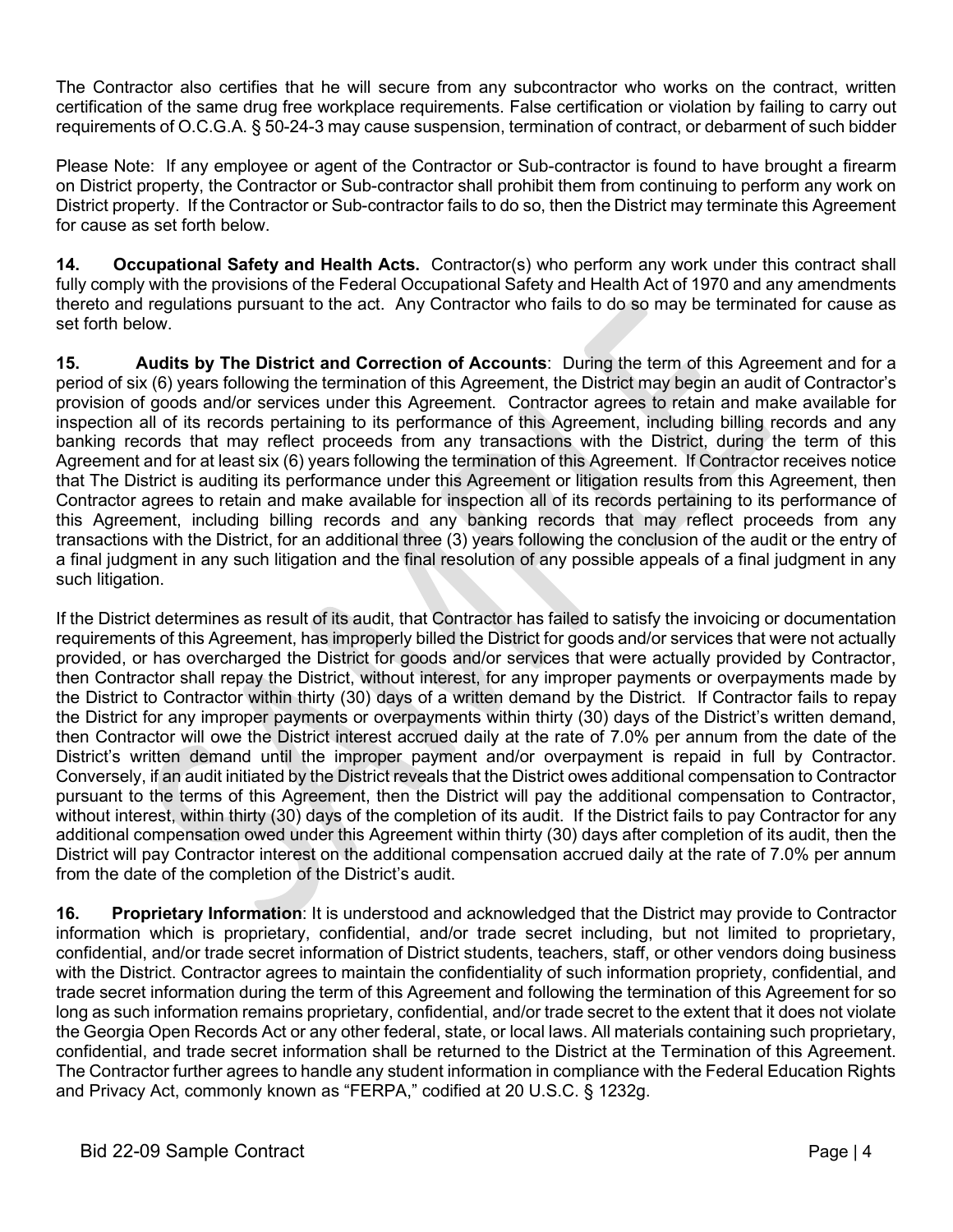**17. Insurance**: The Contractor shall procure and maintain throughout the term of this Agreement the following insurance limits and coverage and shall, upon executing this Agreement, provide the District a certificate(s) of insurance evidencing the same, showing that the "Board of Public Education for the City of Savannah and the County of Chatham, the body corporate responsible for public education in the City of Savannah and the County of Chatham commonly known as the Savannah Chatham County Public School System ("SCCPSS") and all of its elected school board members, administrators, officers, employees, agents, attorneys, heirs, successors, and assigns," are listed as additional named insureds on all insurance policies except for Contractor's workers' compensation and professional liability policies. The policies of insurance shall be primary and written on forms acceptable to the Board and placed with insurance carriers approved and licensed by the Insurance Department in the State of Georgia and meet minimum financial A.M. Best & Company rating of no less than A:8. Further the contractor will provide copies of all insurance policies required thereunder. No changes are to be made to these specifications without prior written specific approval by the Board.

**A. Commercial General Liability Insurance,** including Bodily Injury, Property Damage, Personal Injury, Blanket Contractual and Broad Form Property Damage Coverage including Products and Completed Operations, and XCU exposure with combined single limits of not less than \$1,000,000 per occurrence, \$2,000,000 aggregate.

**B**. **Commercial Automobile Liability Insurance,** including owned, non-owned, leased and hired motor vehicle coverage with limits not less than \$1,000,000 combined single limit per occurrence for bodily injury and property damage, \$2,000,000 aggregate.

**C. Worker's Compensation Insurance** Statutory limits in accordance with O.C.G.A.34-9-120 et. seq

- **D**. **Umbrella Insurance** with a limit of not less than \$1,000,000 per claim, \$1,000,000 aggregate.
- **E. Professional malpractice insurance** with a minimum limit of \$3,000,000.

Contractor may satisfy the commercial automobile liability insurance policy requirement by having a commercial general liability that includes automobile coverage with limits equal to those required of a separate commercial automobile liability insurance policy. If Contractor cannot obtain automobile liability insurance because it does not own any vehicles of its own, it can satisfy the auto insurance coverage by having a non-owned and hired motor vehicle coverage endorsement for its commercial general liability insurance policy.

**18. Indemnification**: The Contractor, as well as its successors and assigns, shall indemnify, hold harmless, insure, and defend, the District and all of its elected school board members, administrators, officers, employees, agents, attorneys, successors, heirs, and assigns, (collectively the "Indemnitees") from and against any liability or claims for any damages, losses, or expenses for personal injury (including death) or property damage, including attorney's fees and expenses of litigation, to the extent caused by or resulting from the negligence, recklessness, or intentionally wrongful conduct of Contractor or other persons employed or utilized by the Contractor in the performance of this Agreement. It is not the intent of this provision to require Contractor to indemnify, hold harmless, insure, and defend Indemnitees from and against any liability or claims damages, losses, or expenses for personal injury (including death) or property damage, including attorney's fees and expenses of litigation, caused solely by or resulting solely from the negligence, recklessness, or intentionally wrongful conduct of the Indemnitees.

The parties do not intend for this indemnity provision to limit either party's remedies against the other for breach of contract, and this provision does not intend for this indemnification provision to require the Contractor to indemnify the District for claims for attorney's fees and expenses of litigation asserted by the District against the Contractor for the Contractor's alleged breach or default under the terms of this Contract, unless the Contractor is determined by a court of competent jurisdiction to be liable to the District and the District's recovery of attorney's fees and litigation expenses is otherwise permitted by applicable law.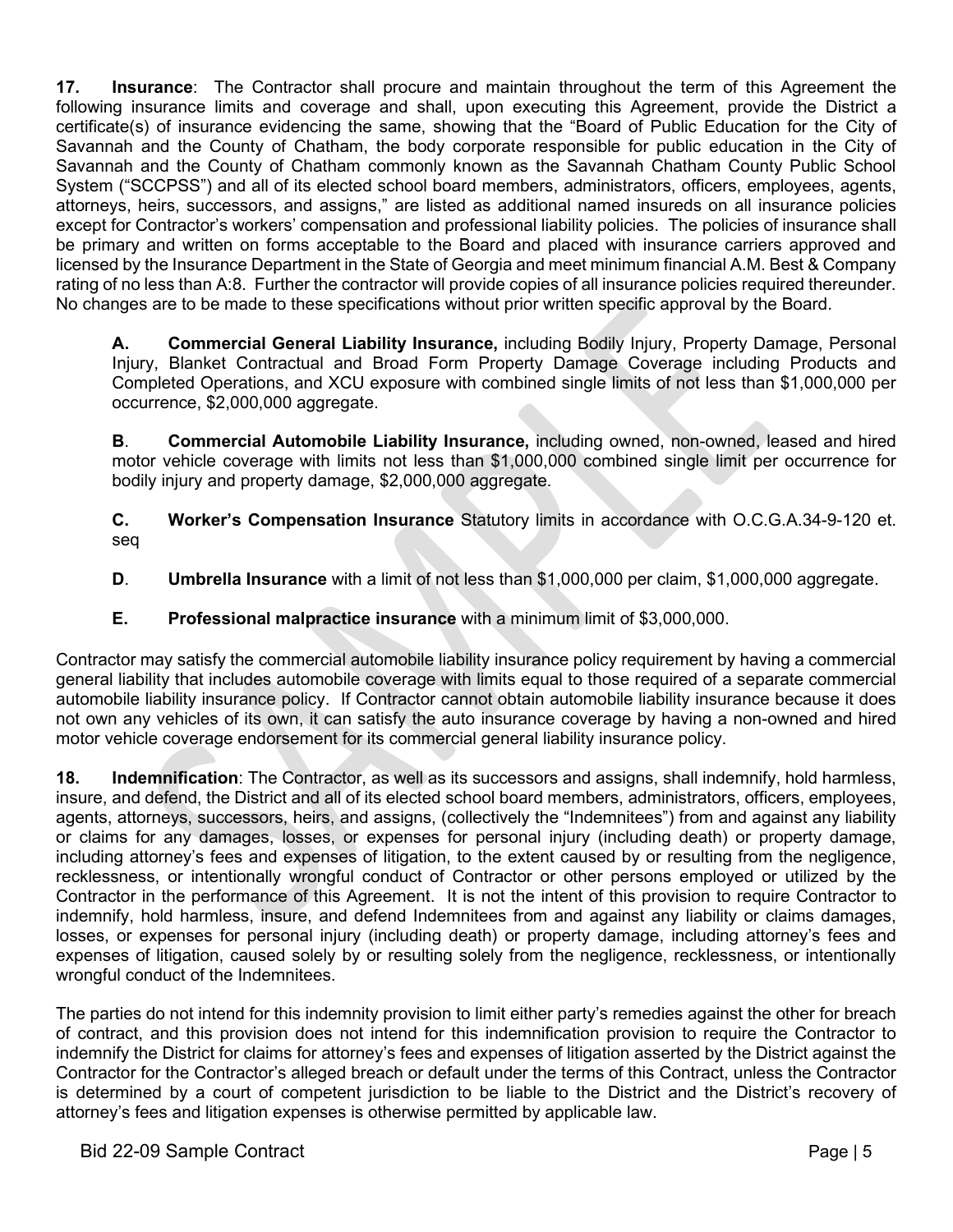**19. Indemnification for Suits or Claims for Intellectual Property Infringement**. The Contractor shall indemnify and hold the Owner harmless from any suits or claims of infringement of any patent rights, trademarks or copyrights arising out of any patented, trademarked, or copyrighted materials, methods, or systems used by the Contractor.

**20. Warranty.** Warranty. A standard manufacturer warranty shall apply to all goods, equipment, parts, and supplies provided under this Agreement. The Contractor will guarantee that all labor, products provided are free of material defects and/or workmanship for a minimum period of twelve (12) months from the date of acceptance. Any extended warranties offered after the standard manufacturer's warranty shall be stated in bid submittal and any cost associated therewith shall be clearly stated in the bid documents.

If, during the warranty and/or extended warranty period, such faults develop, the Contractor agrees to immediately replace the unit, or the part affected without any additional cost to the District. All equipment provided will be "new". Factory seconds, discontinued, re-manufactured, re-built, used and or surplus equipment will not be accepted. The contractor must provide a copy of the manufacturer warranty to the District upon delivery, installation, and acceptance of the commodity or service.

**21**. **Breach of Contract and Cure:** If either party breaches any of the covenants, promises, agreements, representations, and warranties provided by this Agreement, then the non-breaching party shall provide written notice of the breach to the address provided below for written notices under this Agreement by hand-delivery, U.S. Mail, commercial delivery service, such as Fed Ex or UPS, or fax, identifying the nature of the breach and providing the breaching party with ten (10) days from the delivery of the written notice to cure the breach. If the breaching party fails to cure the breach within ten (10) days of the delivery of the written notice of the breach, then the non-breaching party may terminate this contract for cause as set forth below and pursue any and all remedies for the breach available at law.

If the District notifies Contractor that it is in breach of this Agreement, then the District may withhold all future payments to Contractor until any dispute regarding the breach of contract is resolved by the mutual, written agreement of the parties or by the entry of a final judgment by a court of law of competent subject matter jurisdiction and the resolution of any possible appeals from any such judgment. If the District withholds any payments to Contractor pursuant to this paragraph, then the District shall not be required to pay Contractor any amounts ultimately determined to be owed by the District to Contractor under this Agreement until any breach of contract dispute is resolved by the mutual, written agreement of the parties or by the entry of a final judgment by a court of law of competent subject matter jurisdiction and the resolution of any possible appeals from such judgment. Contractor further agrees that it may not charge interest on any payments withheld by the District pursuant to this paragraph until the breach of contract is resolved by the mutual, written agreement of the parties or by the entry of a final judgment by a court of law of competent subject matter jurisdiction and the resolution of any possible appeals from such judgment

**22. Automatic Termination Upon the Conclusion of the Term of this Agreement:** Unless extended by the mutual written consent of the parties, this Agreement will terminate automatically upon the expiration of the Agreement at the end of the Agreement's Term as set forth in Section 4 above. Following the termination of this Agreement under this Section, the Parties' duties to one another shall cease except for those obligations that shall survive the termination of this Agreement, including, but not limited to, the District's payment obligations for goods and/or services accepted by the District before the date of termination and the Contractor's duties to insure and/or indemnify the District and to cooperate with any audit. Automatic termination of this Agreement pursuant to this Section shall not limit either of the parties' remedies for any breach of this Agreement.

**23**. **Termination for Convenience by The District**: The District may terminate this Agreement for convenience, for any reason or no reason at all, on fourteen (14) days advance written notice to Contractor. This advance written notice shall be deemed to have been given on the date the notice is sent by the District to the address for written notices provided below by hand delivery, U.S. Mail, commercial delivery service, such as Fed Ex or UPS, or fax. If this Agreement is so terminated, then the District shall only pay Contractor for goods and/or

Bid 22-09 Sample Contract **Page 16**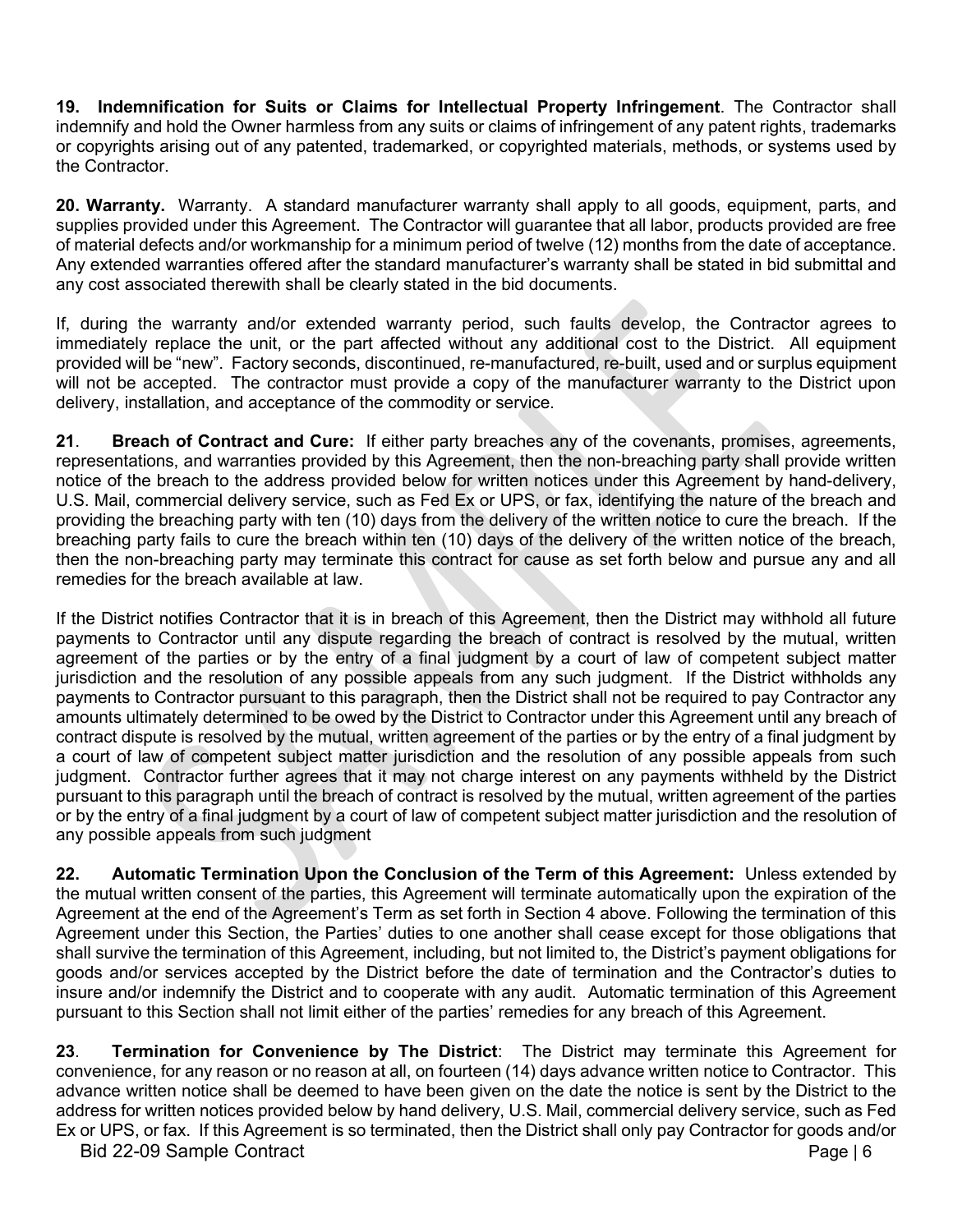services provided by Contractor and accepted by the District up to, through, and including the date of termination. Following the termination of this Agreement under this Section, the parties' duties to one another shall cease except for those obligations that shall survive the termination of this Agreement, including, but not limited to, the District's payment obligations for goods and/or services accepted by the District before the date of termination, and the Contractor's duties to insure and/or indemnify the District and to cooperate with any audit. Termination of this Agreement pursuant to this Section shall not limit either of the parties' remedies for any breach of this Agreement.

**24. Fiscal Funding.** Notwithstanding any other provision of this agreement, the parties hereto agree that the charges hereunder are payable to the Contractor by the District solely from appropriations received by District. In the event such appropriations are determined by the Chief Financial Officer/Comptroller of the District to no longer exist or to be insufficient with respect to the charges payable hereunder, this Agreement shall immediately terminate without further obligation to the District upon notice that such appropriations no longer exist and are insufficient.

If this Agreement is so terminated, then the District shall only pay Contractor for goods and/or services provided by Contractor and accepted by the District up to, through and including the date of termination. Following the termination of this Agreement under this Section, the parties' duties to one another shall cease except for those obligations that shall survive the termination of this Agreement, including, but not limited to, the District's payment obligations for goods and/or services accepted by the District before the date of termination, and the Contractor's duties to insure and/or indemnify the District and to cooperate with any audit. Termination of this Agreement pursuant to this Section shall not limit either of the parties' remedies for any breach of this Agreement.

**25. Termination for Cause by The District**: The District may immediately terminate this Agreement for cause for any of the following reasons:

**A.** Contractor has breached the terms of this Agreement and has failed to cure the default within ten (10) days of the delivery of the written notice of default as provided in this Agreement;

**B.** Contractor, or any of its directors, officers, employees, agents, subcontractors, or any other persons employed or utilized by the Contractor in the performance of this Agreement, have engaged in or expressed an intent to engage in conduct that the District considers to pose an undue risk of causing personal injury to any person or property damage to any property;

**C.** Contractor, or any of its directors, officers, employees, agents, subcontractors, or any other persons employed or utilized by the Contractor in the performance of this Agreement, is charged with a federal, state, or local crime (even if the allegations are ultimately proven to be untrue) or is convicted of a federal, state, or local crime, other than a misdemeanor traffic violation;

**D.** Contractor, or any of its directors, officers, employees, agents, subcontractors, or any other persons employed or utilized by the Contractor in the performance of this Agreement, is alleged to have committed professional malpractice or violated any professional code of conduct applicable to Contractor (even if the allegations are ultimately proven to be untrue) or has been determined by a court of law, professional association, or government agency, to have committed professional malpractice or violated a professional code of conduct applicable to Contractor; or

**E.** Contractor, or any of its directors, officers, employees, agents, subcontractors, or any other persons employed or utilized by the Contractor in the performance of this Agreement, is alleged to have to have engaged in the sexual harassment or sexual abuse of any person or alleged to have violated any federal, state, or local employment laws (even if such allegations are ultimately proven to be untrue) or is determined by a court of law or government agency to have actually engaged in sexual harassment or sexual abuse or to have actually violated a federal, state, or local employment law. For the purposes of this Agreement, sexual harassment shall be defined as: "Unwelcome sexual advances, requests for

Bid 22-09 Sample Contract Page | 7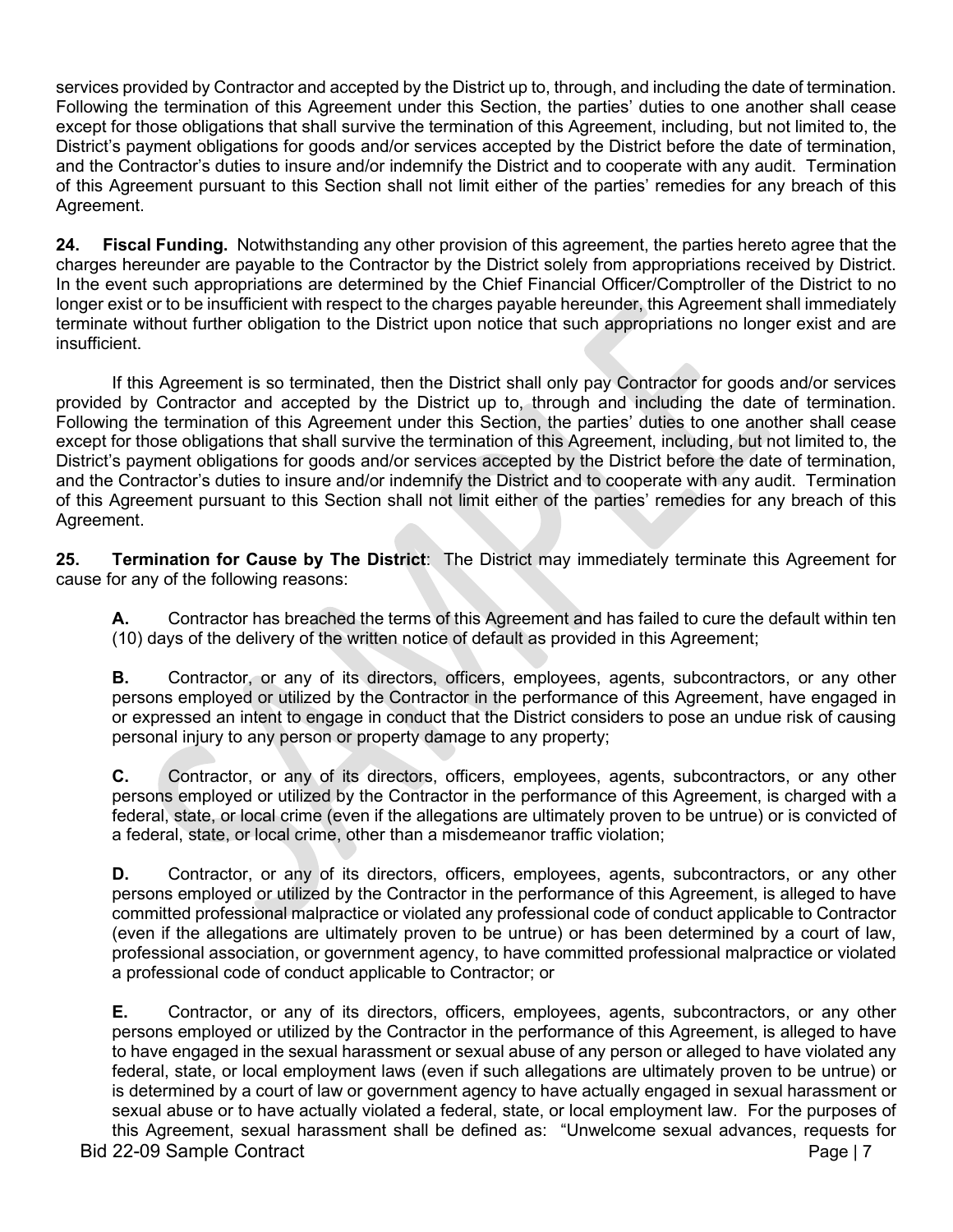sexual favors, and all other verbal or physical conduct of a sexual or otherwise offensive nature, especially when 1) submission to such conduct is made either explicitly or implicitly a term or condition of employment; 2) submission to or rejection of such conduct is used as the basis for decisions affecting an individual's employment; or 3) such conduct has the purpose or effect of creating an intimidating, hostile, or offensive working environment."

Termination for cause shall be effective immediately on the date the District sends a written notice of termination for cause to Contractor by hand delivery, U.S. Mail, commercial delivery service, such as Fed Ex or UPS, fax, or email to Contractor to the address for written notices provided below.

If this Agreement is terminated for cause pursuant to this Section, then the District shall pay Contractor for goods and/or services provided by Contractor and accepted by the District up to, through and including the date of termination, unless the District indicates its intent to withhold payment to the Contractor because the District contends that the Contractor owes the District money under this Agreement or for any other reason.

Following the termination of this Agreement under this Section, the parties' duties to one another shall cease except for those obligations that shall survive the termination of this Agreement, including, but not limited to, the District's payment obligations for goods and/or services accepted by the District before termination and the Contractor's duties to indemnify the District and to cooperate with any audit. Termination of this Agreement pursuant to this Section shall not limit either of the parties' remedies for any breach of this Agreement.

**26. Effect of Later Determination.** In the event the parties agree or a court of competent jurisdiction determines (or the parties agree to settle with a consent determination) that a default is wrongful or not the fault of the Contractor, the termination shall be considered to be a Termination for Convenience and the sole remedy available to the Contractor shall be the contractual treatment of the termination as termination for convenience pursuant to Section 23.0 above and without any other damages or relief.

**27. Transfer of Project Records Following Termination**: Following the termination of this Agreement for any reason, Contractor, without additional compensation, will provide any and all records relating to the goods and/or services provided by Contractor pursuant to this Agreement to the District and any other vendors that the District may engage to provide the same or similar goods and/or services in the future. Without additional compensation, Contractor shall in good faith cooperate with the District and any other vendors that the District may engage to ensure a smooth transition from Contractor to another vendor and to minimize any disruption in the provision of goods and/or services provided by Contractor to the District.

Bid 22-09 Sample Contract **Page 18 28. Survival of Obligations after Termination:** Upon the termination of this Agreement for any reason, the Parties' duties to one another under this Agreement will cease except to the extent that this Agreement, Georgia law, or Federal law expressly provides that one party has an obligation to the other that shall continue beyond the termination of this Agreement. The Parties agree that the following obligations shall survive the termination of this Agreement: Any express or implied warranties provided by Contractor with respect to the goods and/or services provided under this Agreement; Contractor's duties to keep proprietary, confidential, and trade-secret information proprietary, confidential, and trade-secret; Contractor's duties to retain records related to its performance of this Agreement; Contractor's duties to assist the District in answering any open records acts requests; Contractor's duties to provide and/or make available its records related to its performance of this Agreement to the District or any other party that The District directs Contractor to provide records to, including, but not limited to, the District's auditors; Contractor's duties to help transition the provision of the goods and/or services provided by Contractor to another vendor hired by the District to provide the same or similar goods and/or services; Contractor's duties to provide supporting documentation to invoices; Contractor's duties to repay the District for any improper charges or overcharges discovered by the District and/or its auditors; Contractor's duties to maintain the types of insurance provided by this Agreement and maintain the District and all of its boards, departments, and political subdivisions as well as all of their respective Commissioners, directors, officers, employees, agents, and attorneys, heirs, successors, and assigns, as additional named insureds on such policies; Contractor's duties to indemnify the District and the other Indemnitees identified in this Agreement; Contractor's duties to cure any breach of this Agreement and to remedy any breach of this Agreement; the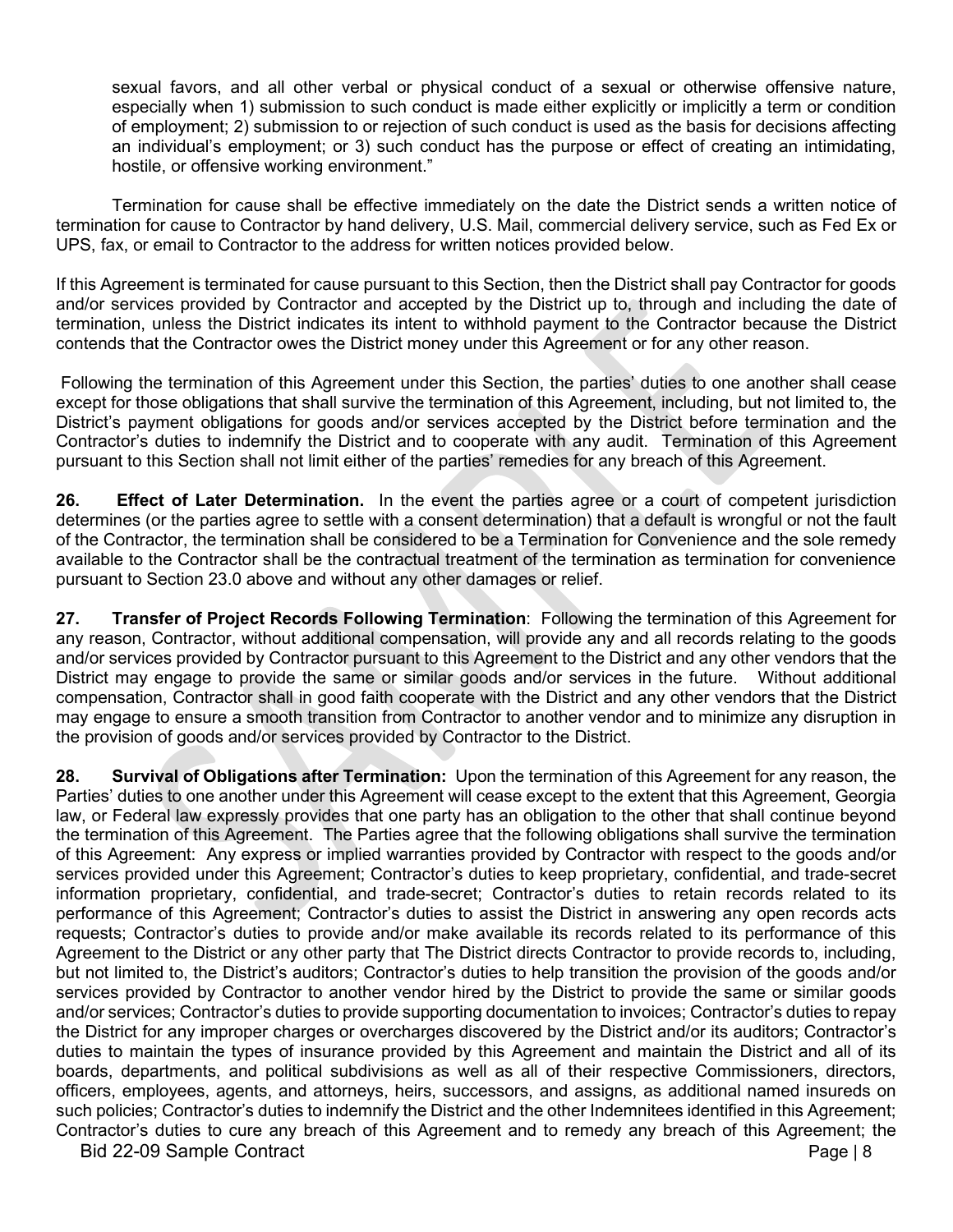District's duties to pay Contractor for goods and/or services actually provided by Contractor and properly documented and invoiced as required by this Agreement up to, through and including the date of termination; and, the District's duty to cure any breach of its duties to Contractor under this Agreement and to remedy any breach of this Agreement.

**29. Assignability**: The Contractor shall not assign any interest in this Agreement and shall not transfer any interest in the same, whether by assignment or novation, without the prior written consent of the District.

**30. Entirety of the Agreement**: The terms and conditions of this Agreement and any of the attachments expressly incorporated by reference in this Agreement embody the entire agreement and understanding between the parties hereto, and there are no other agreements and understandings, oral or written, with reference to the subject matter hereof that are not merged herein and superseded hereby. No alteration, change or modification of the terms of the Agreement shall be valid unless made in a writing signed by both parties hereto and approved by the District's governing body, the elected School Board, or its designee pursuant to official board policy. Contractor acknowledges, that pursuant to the doctrine of sovereign immunity, any purported oral modification to this Agreement is unenforceable.

Each party acknowledges participation in the negotiations and drafting of this Agreement and any modifications thereto, and that, accordingly, this Agreement will not be construed more stringently against one party than against the other. Contractor acknowledges, that pursuant to the doctrine of sovereign immunity, purported oral modifications are unenforceable against the District.

**31. Waiver**: Any failure by the District to require strict compliance with any provision of this contract shall not be constructed as a waiver of such provision, and the District may subsequently require strict compliance at any time, notwithstanding any prior failure to do so.

**32**. **Governing Law**: This Agreement shall be deemed to be governed by and construed in accordance with the laws of the State of Georgia, with the exception of any of Georgia's choice-of-law rules that might result in the application of the law of another forum.

**33. Severability.** All of the provisions of this Agreement are separate and severable. If any provisions of this Agreement are held to be contrary to law or public policy or otherwise invalid or unenforceable, such invalidity or unenforceability shall not affect the validity or enforceability of the other portions hereof.

**34. Compliance with Laws**. Contractor agrees to comply with all applicable State and Federal laws and regulations, including, but not limited to, all state laws and regulations governing contracts with public school districts. In this regard, Contractor certifies its compliance with Federal and State immigration laws. Contractor warrants that it has registered with and uses the federal work authorization program commonly known as "E-Verify." Contractor further agrees that it will execute any affidavits required by O.C.G.A. §13-10-91 and/or O.C.G.A. § 50-36-1. Contractor further warrants that it will not enter into any contract with a subcontractor or subcontractor that does not participate in a federal work authorization program. Contractor will require all subcontractors or subcontractors to provide Contractor with O.C.G.A. § 13-10-91 affidavits similar to the ones provided by Contractor to Owner as required by O.C.G.A. § 13-10-91 (b) (3) & (4).

**35. Forum Selection, Jurisdiction, and Venue**: The parties agree that any lawsuit filed by either party to this Agreement related to or arising out of this Agreement or Contractor's performance of work under this Agreement must be brought in a Georgia court of competent subject matter jurisdiction located in Chatham County, Georgia, or in a Federal court of competent subject matter jurisdiction located in the Southern District of Georgia. Contractor agrees to submit to the personal jurisdiction of any such court and agrees that any such court shall be a proper venue for any lawsuit related to or arising out of this Agreement or Contractor's performance of work under this Agreement. Contractor agrees to waive in advance any defenses of lack of personal jurisdiction or improper venue in any such court.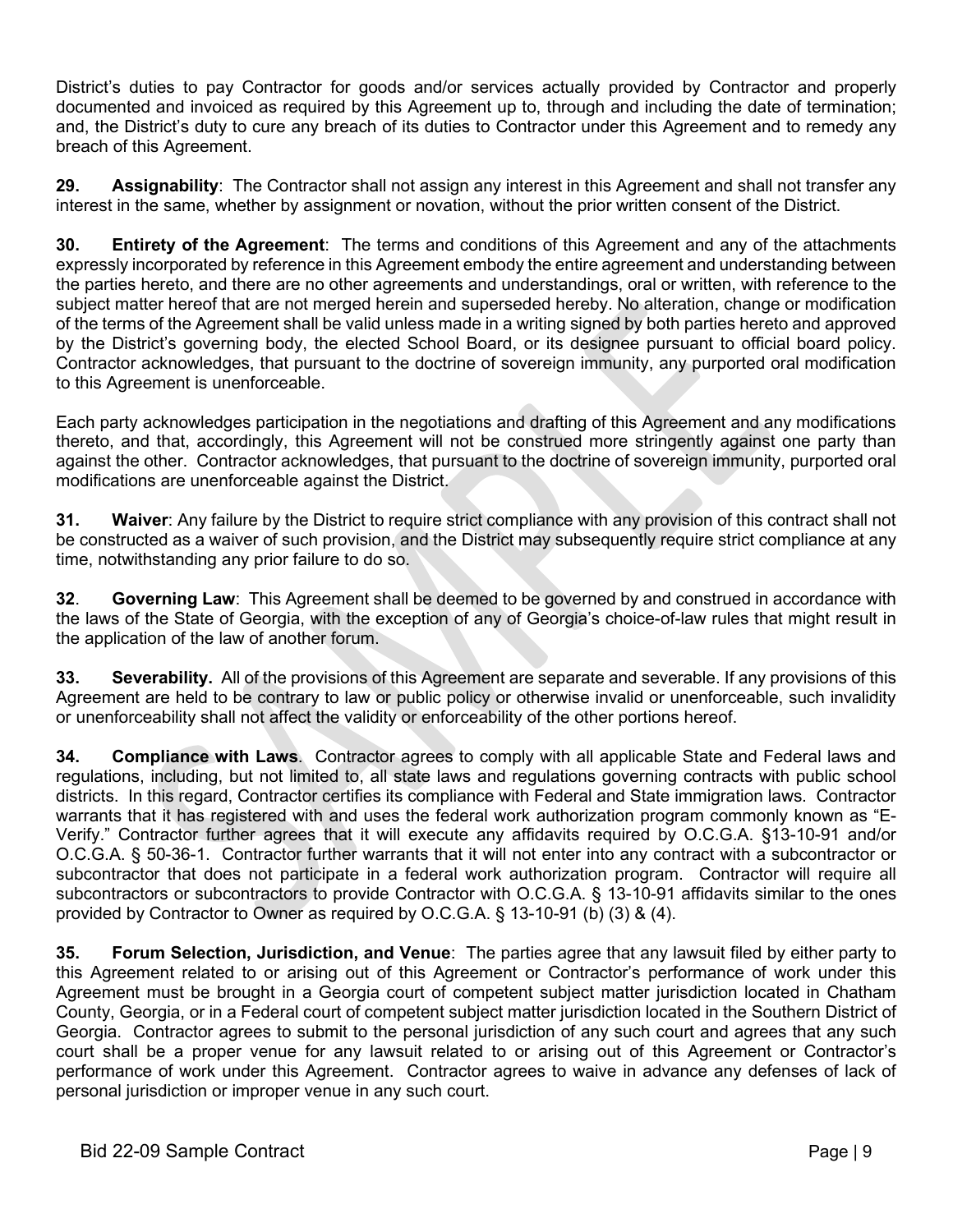**36**. **Limitation on the Scope of Services**: Contractor understands and agrees that the Scope of Services described in Section 2 of this Agreement and any attachments incorporated by reference is not a guarantee of a minimum amount of payment or profit or a guarantee of a specific amount of work to be performed by Contractor under this Agreement. The District, at its option, may elect to expand, reduce or delete the extent of each work element described in the Scope of Services and may terminate this Agreement early as provided above.

**37. Approval of the District's Governing Body, the Elected School Board, or its Designee**: Contractor agrees that no contract or claimed modification to a contract is enforceable against the District without the approval of the District's governing body, the elected School Board, or the elected School Board's designee by a formal policy of the elected School Board. The signature of the President of the elected School Board, the Superintendent, the Chief Financial Officer, or any other person purporting to act on behalf of the District is only binding on the District if that person's execution of this Agreement or a subsequent written modification of this Agreement has been authorized by the School Board and/or Board Policy. If it is subsequently determined that this Agreement or any claimed written modification to this Agreement was signed without proper authority from the District's governing body, the elected School Board, then the Contractor agrees that this Agreement or any claimed written modification of this Agreement shall be void and not constitute a binding contract or written modification on the District. Contractor agrees that it may have to repay any and all sums it may receive from the District pursuant to any alleged contract or alleged written modification of a contract that was not property authorized by the District's School Board.

**38. Written Notices**: Written notices required under this agreement should be made to the parties at the following mailing addresses, email addresses, or fax numbers:

| <b>Notices to The District:</b>                          | <b>Notices to Contractor:</b>      |
|----------------------------------------------------------|------------------------------------|
| The Savannah Chatham-County Public   [Contractor's Name] |                                    |
| <b>School System</b>                                     | <b>ATTN: [Contractor's]</b>        |
| <b>ATTN: Sabrina Scales, Purchasing Director</b>         | [Contractor's Street Address]      |
| 208 Bull Street, Room 213                                | [Contractor's City, State, Zip]    |
| Email: purchasing@sccpss.com                             | <b>Email: [Contractor's Email]</b> |
| Phone: (912) 395-5572                                    | Phone: [Contractor's phone]        |
| Fax: (912) 201-7648 fax                                  | <b>Fax: [Contractor's Fax]</b>     |
|                                                          |                                    |

**39. Interpretation in Connection with Solicitation.** This Agreement and the attached exhibits control over any inconsistent provisions set forth in the solicitation giving rise to this Agreement **RFP 22-09 Document Destruction Services (Annual Contract),** or any response by Contractor. To the extent this Agreement the attached exhibits are silent on a topic, the provisions in District's solicitation **RFP 22-09 Document Destruction Services (Annual Contract)** as amended by any addenda released by the District, shall control.

**40**. **Attachments:** If attachments are included in this Agreement and in the event of any inconsistency between the attachments and the terms of this Agreement, the inconsistency will be resolved by giving preference in the following order: 1) this Agreement, 2) any attachments prepared or provided by the District, 3) any attachments prepared or provided by Contractor, and 4) any attachments prepared by a third party. The following documents are attached to and hereby incorporated by this express reference as part of this agreement:

## **Attachment A:** Scope of Services

## **Attachment B:** Price and Payment Information

**41. COVID-19 Safety Precautions**. The District expects the Contractor, its subcontractors, and their employees to comply with all of the District's COVID-19 Safety Procedures and Policies, including, but not limited to mask requirements, temperature taking and symptom tests, and social distancing practices, as may be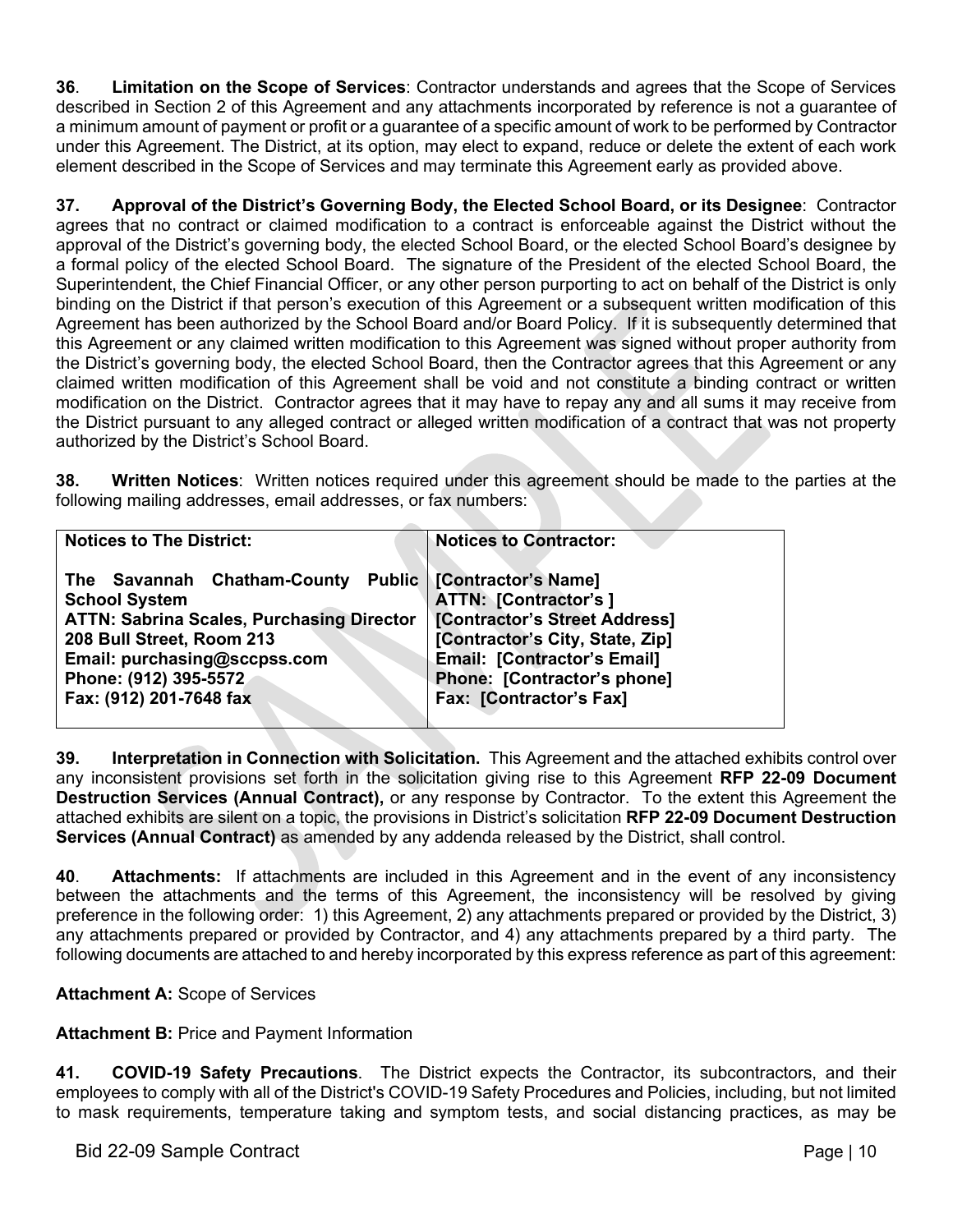implemented by the District from time to time, with the exclusion of those policies related to how District employees report COVID-19 concerns to the Risk Management and Human Resources departments. Copies of the District's current COVID-19 Procedures and Policies are attached and may be revised in the future as COVID-19 conditions changes.

**42. Execution in Counterparts.** This agreement may be executed in two or more counterparts, each of which shall be deemed an original and all of which together shall constitute but one and the same instrument. It shall not be necessary that any single counterpart hereof be executed by all parties hereto so long as at least one counterpart is executed by each party.

**IN WITNESS WHEREOF**, this Agreement is accepted on the date signed on behalf of the District, subject to the terms and conditions above stated and the provisions set forth herein.

| [Insert Name of Contractor] | The Board of Public Education for the City<br>of Savannah and the County of Chatham |
|-----------------------------|-------------------------------------------------------------------------------------|
| SIGNED:                     | SIGNED:                                                                             |
| BY: [Name]                  | BY: [Name]                                                                          |
| ITS: [Title]                | ITS: [Title]                                                                        |
| DATE:                       | DATE:                                                                               |
| 20                          | 20                                                                                  |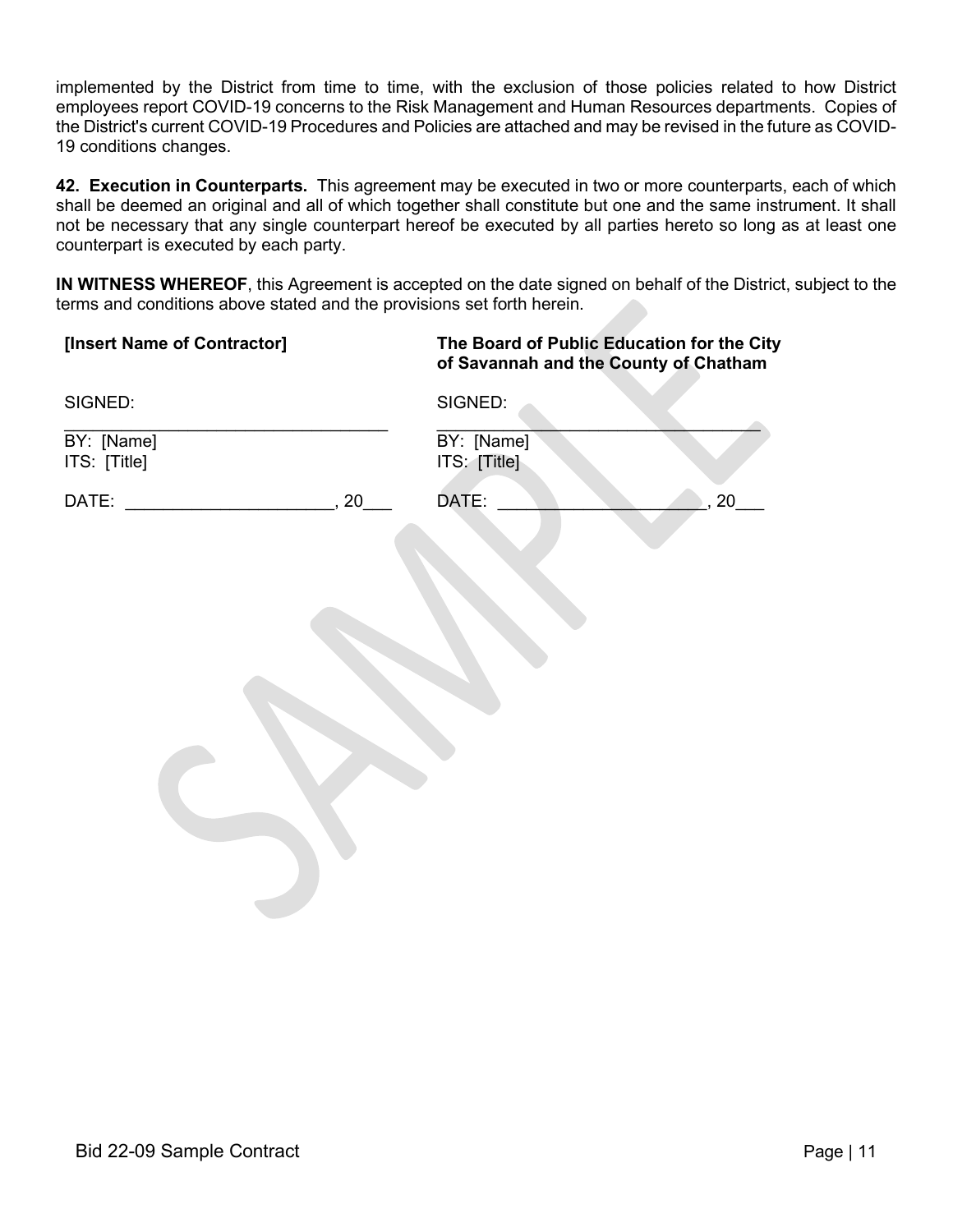# **Attachment A: Scope of Services**

[Insert the Scope of Services finally agreed to by the District]